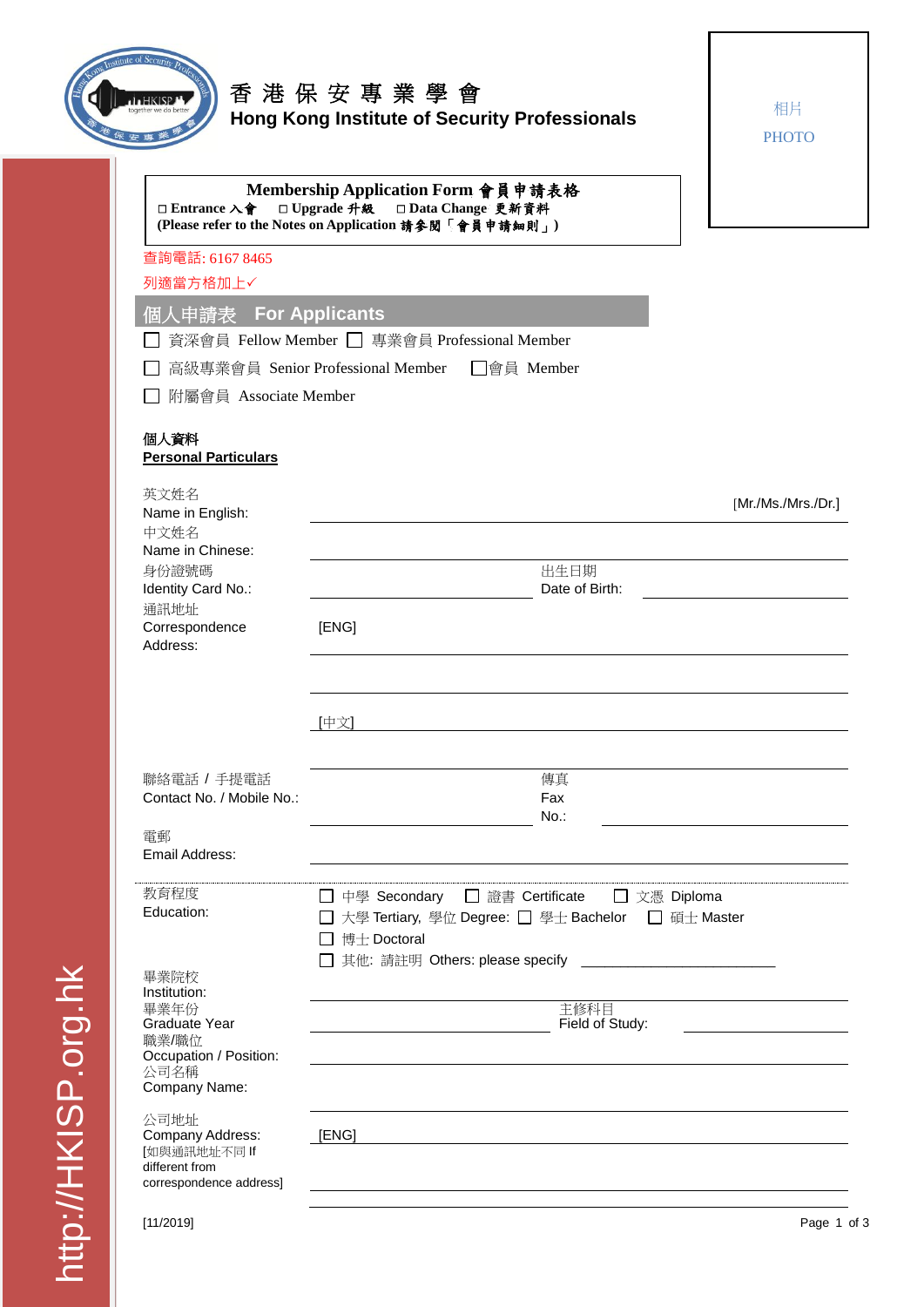|                               | (中文" |                 |                         |         |
|-------------------------------|------|-----------------|-------------------------|---------|
| Length of Working in Industry |      | Criminal Record | YES 有口                  | Offence |
| 保安行業任職年期                      |      | 是否有犯罪記錄         | NO $\hbox{\ssim}\,\Box$ | 所犯何事    |

## 所有申請人須填寫 **For All Applicants**

你如何認識香港保安專業學會?

Where did you learn about HKISP?

研討會 Seminars

□ 朋友介紹 Peer Referrals

□ 教授介紹 Professor Referrals

□ 由香港保安專業學會幹事會 / 會員介紹 Referred by HKISP Committee Members / Members

□ 香港保安專業學會活動:請註明 HKISP events, please specify \_

□ 其他: 請註明 Others: please specify

## 付款方法 **Payment Method**

詳細的會員費用及付款資料請參考申請細則。

Please refer to *Notes for Applicants* for details on membership fee and payment methods.

□ 支票 By Cheque □ 銀行轉帳 / 櫃員機轉帳 / 網上過數 Bank Transfer / ATM / Online Transfer

## 聲明 **Declaration**

本人現聲明,就本人所理解,此申請表中填寫的全部資料是正確無誤的;並同意香港保安專業學會參考及審閱本 人在此申請表中提供的一切資料。本人明白若有錯誤或誤導性的資料,可構成欺騙或不誠實行為,並有機會影響 本人之會員申請。本人明白在以下欄目簽署即表示本人接受香港保安專業學會之會章。本人/公司同意遵守協會的 專業守則、會章及規條。

I hereby represent that all information provided herein are correct and not misleading to the best of my knowledge, and agree that HKISP may at its discretion access and read the information. I do understand that any wrong information misleading HKISP may form the basis of rejection of my membership application. I also understand that by signing below, I agree to accept the terms and conditions as stated in HKISP's Constitution. I/We agree to abide by the Ethical Code of Conduct and the Constitution Rules of the Institute.

簽署 Signature: 日期 Date:

>>>>>>>>>>>>>>>>>>>>>>>>>>>>

| 學會專用 FOR OFFICIAL USE ONLY            |    |                                      |  |  |  |  |
|---------------------------------------|----|--------------------------------------|--|--|--|--|
| 收表日期                                  |    | 會員編號                                 |  |  |  |  |
| Date Received:                        |    | Membership No.:<br>支票號碼              |  |  |  |  |
| 已收付款<br>Payment Received [HK\$]:      |    | Cheque No.:                          |  |  |  |  |
| 經手人                                   |    |                                      |  |  |  |  |
| Handled By:                           |    |                                      |  |  |  |  |
| 會籍狀況<br>Membership Status:            |    | Approved<br>Rejected<br>$\mathsf{L}$ |  |  |  |  |
|                                       |    |                                      |  |  |  |  |
| 申請辦法<br><b>Application Procedures</b> |    | 申請時應向本會秘書處提交以下檔和資料:                  |  |  |  |  |
|                                       |    | (1)申請人填妥及簽署的入會申請表;                   |  |  |  |  |
|                                       |    | (2) 申請人免冠半身照片 1 張;                   |  |  |  |  |
|                                       |    | (3) 申請人簡歷;                           |  |  |  |  |
|                                       | 二、 | 遞交申請的方式                              |  |  |  |  |
|                                       |    | 申請檔及資料均應以郵遞方式送交秘書處(申請表可以先用電子郵件、      |  |  |  |  |
|                                       |    | 或其它方式發至秘書處供參考)。                      |  |  |  |  |